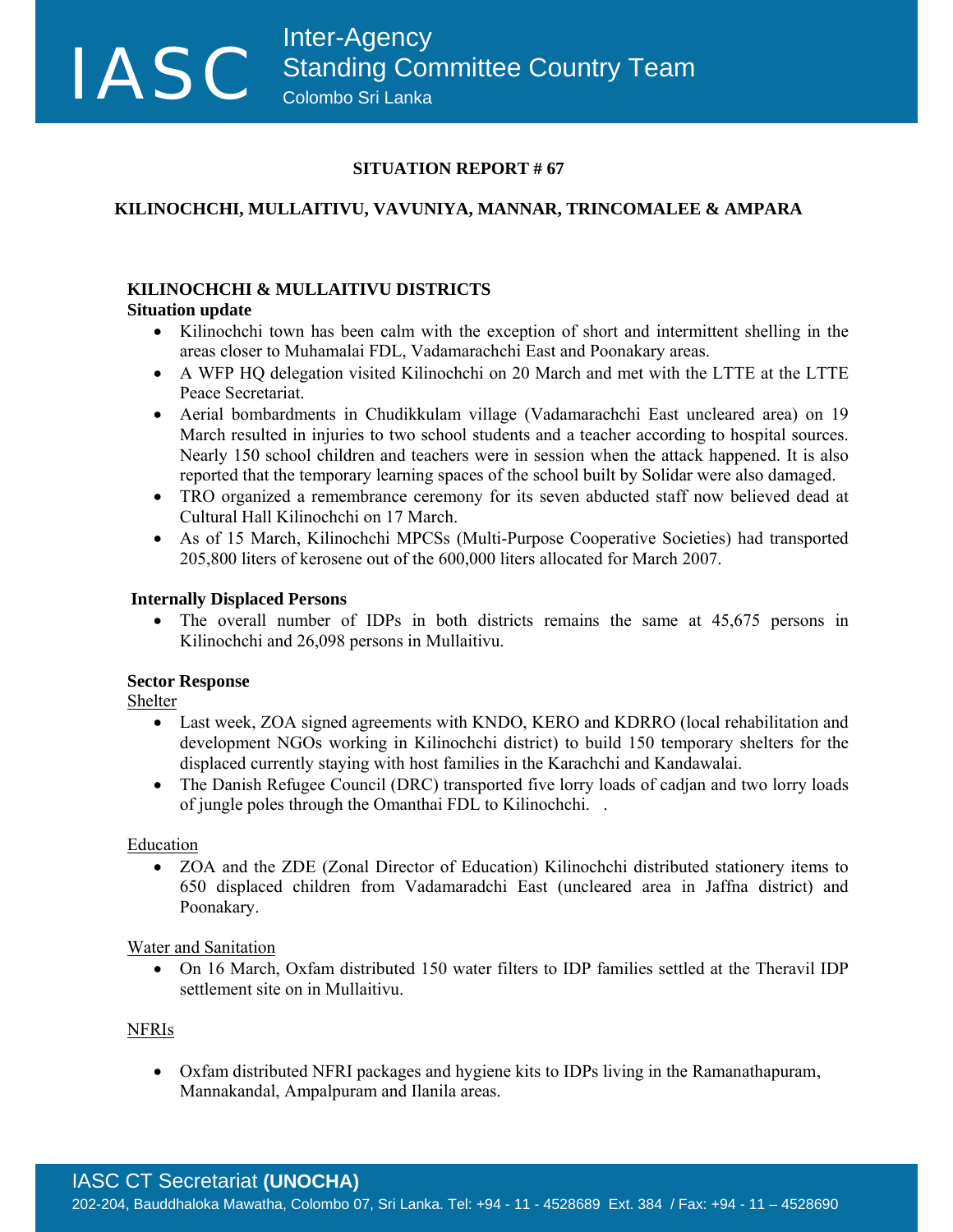Inter-Agency<br>
Standing Con<br>
Colombo Sri Lanka Standing Committee Country Team Colombo Sri Lanka

- Six IDP families from Koddaikaddiyakulam and seven IDP families from Thenniyankulam received UNHCR NFRI packages. These families were displaced from areas closer to the Omanthai FDL.
- ZOA by utilizing the GA Kilinochchi quota received 2,000 NFRI packages as contingency stocks from Vavuniya last week.

#### Health and Nutrition

- DPDHS (Deputy Provincial Director of Health Services) Mullaitivu reports that there are severe shortages of drugs in the district hospitals due to delays in transporting the 1st quarter drugs from Vavuniya. According to reports from Mullaitivu 20 March, the hospitals have been running out of vaccines due to non supply from Colombo after December 2006. Kilinochchi DPDHS reports that they are waiting for MoD clearance to transport the 'Thriposa' food (nutritional supplement provided by the Government for lactating & pregnant mothers and children) and insecticides for malaria control.
- On 16 March, UNICEF supplied 20 emergency health kits and a generator to DPDHS Mullaitivu and also distributed water tanks to the Mallavi and Neddankandal hospitals.

#### Food

228

• On 15 March, the Mullaitivu MPCSs transported 170.05 MT of sugar, 87.5 MT of wheat flour, 1.3MT of milk powder, 8.07 MT of pulses and 0.5 MT NFRIs for general public consumption.

#### NFRIs

• On 15 March, the Mullaitivu MPCSs transported 0.5 MT of NFRIs for general public consumption.

#### **Agriculture**

- FAO handed over three solar refrigerators, and veterinary medicines & vaccines (for 10,000 animals) to the Assistant Director of Animal Production and Health, Jaffna.
- FAO and implementing partners Sewalanka, Care and Caritas have completed the distribution of pulses OFCs (Other Field Crops) and vegetable seeds to a total of 370 vulnerable households. FAO, through the Department of Agriculture has also provided training in improved agricultural techniques for these same beneficiaries.
- FAO, thorough the Department of Agriculture organized a training programme in Nutrition and Food processing for 170 women (IDPs and Host communities) in six DS Divisions in Jaffna.

#### **VAVUNIYA AND MANNAR DISTRICT**

#### **Situation update**

- Security situation continues to remain tense in both districts.
- On 15 March, heavy artillery shelling and mortar fire towards Mullikkulam, Keerisuddan, Parasankulam and Periyapandiviruchchan of Madhu division (Mannar district) displaced 325 families from the uncleared areas. 250 of these families are staying at a school in Thachanamaruthamadhu, 50 families at Madhu church and 25 families are at Thadsanamaruthamadhu church.
- The GA has received instructions from security head quarters Wanni to immediately shift the displaced at the Poonthoddam welfare center to the Sithamparapuam welfare center. The GA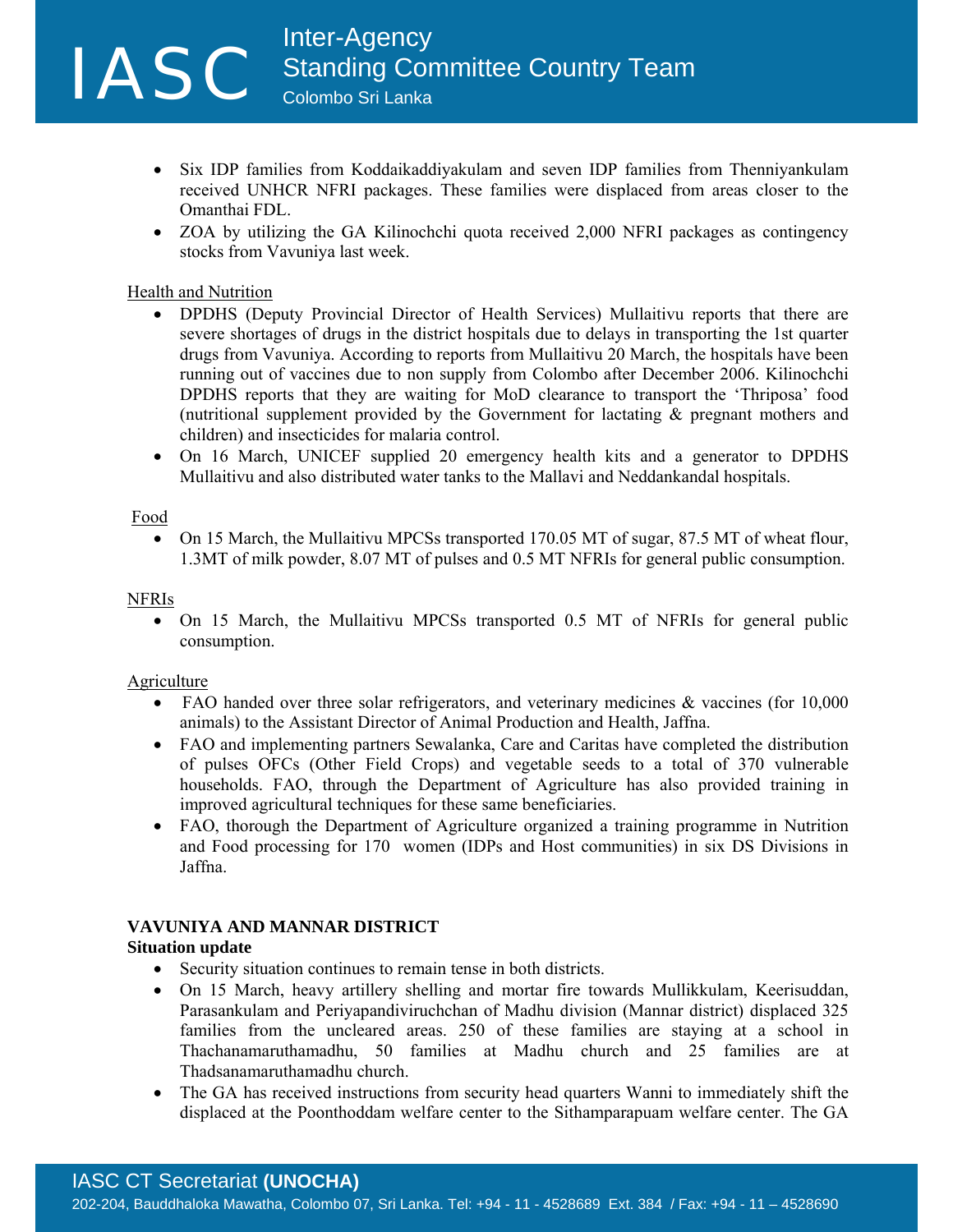and UNHCR are strongly opposed to this move and further discussions on the matter are on going.

• The IDP figures have increased in Mannar district particularly Madhu division (2,945) families). The GA reports that there are 14,896 IDPs in Mannar. Figures for Vavuniya remain stable at 8,000 displaced persons. There is an increased trend of people getting displaced in Mannar district and more people are expected to be displaced in the coming weeks if shelling continues.

#### **Sector Response**

NFRI

338

- On 21 March, Save the Children in Sri Lanka distributed NFRI packages for 157 IDP families who are staying in Padanichipuliyamkulam and Thankdikulam GN division in Vavuniya DS division in Vavuniya.
- ZOA distributed 105 NFRI for the people who recently displaced from Keerisuttan and Mullikulam to Thatchanamaruthamadhu in Madhu division in Mannar.
- UNHCR Vavuniya distributed 10 NFRI packages to displaced persons who sought help at their office.
- UNHCR still awaits the Ministry of Defence clearance three months after CGES (Commissioner General of Essential Services) approval to transport shelter material for 200 houses to Vavuniya North.

### Protection

- On 16 & 17 March, the Danish Refugee Council (DRC) organized a human rights workshop for 27 Grama Niladari and social service officers of Musali divisional secretary division (Mannar district).
- ZOA continues to provide psycho-social care at the Madhu camp.
- On 20 March, Save the Children in Sri Lanka conducted a discussion on protection with IDPs families and children in Samalankulam in Vavuniya.

#### **Education**

- On 21 March, Save the Children in Sri Lanka distributed education kits to 131 displaced children staying in Padanichipuliyamkulam and Thankdikulam GN division (Vavuniya DS).
- ZOA helped build a temporary preschool in Kuruvil for children displaced from Parappankandal.

Food

- On 16 March, ZOA provided breakfast for 395 recent IDPs in Thadsanamaruthamadu and Madhu who were displaced from Keerisuttan and Maruthamadhu.
- On 18 March, FAO through the Department of Agriculture and World vision organized training on improved home gardening techniques for 50 resettled families in Cheddikulam DS division (Vavuniya).
- During the reporting period, WFP transported 6.64 MT rice, 1.54 MT wheat flour, 1.32 MT dhal and 0.185 MT sugar to Mannar and 37.34 MT rice, 4.95 MT dhal and 2.48 MT sugar to Vavuniya.

Shelter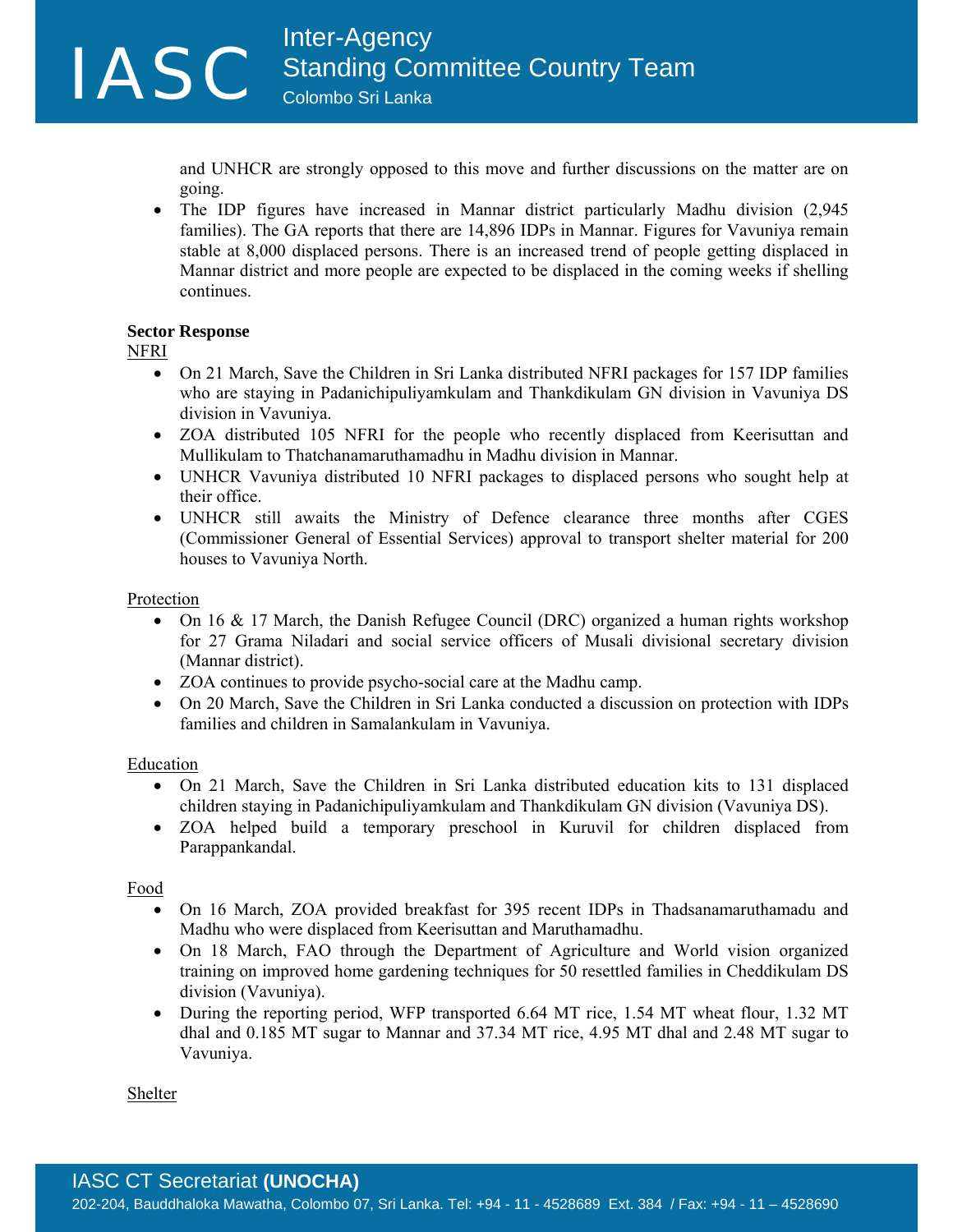• ZOA provided seventeen semi-permanent shelters in Illuppakadavai and Mannar, seven emergency shelters in Kuruvil and Palaiperumalkaddu and completed the construction of two permanent houses in Palaiperumalkaddu.

#### Health and Nutrition

448

• ZOA collaborated with MOH Adampan to conduct a health awareness program for the displaced at ten villages (Paliaru, Moonrampiddy Thatchanamaruthamadhu, Kuruvil and Periyamadhu).

#### Capacity building

- From 15-21 March, IOM organized a one-week training in Anudharapura on Participatory Rural Appraisal for 12 youth from Community Based Organizations.
- On 20 March, 100 youth graduated in AC, refrigerator repair, motor rewinding, motor cycle repair and leather product manufacture from a non-formal education unit in Vavuniya south. Ygro in Mannar with the support of WUSC conducted a one-day exhibition on the trained trades. WUSC provided 8'000 rupees worth of tool kits to continue their self employment in Vavuniya district and

#### **TRINCOMALEE DISTRICT Situation Update**

The security situation in Trincomalee remains tense.

### **Internally Displaced Persons**

- 2,144 persons (619 families) were transported to the Kiliveddy Transitional Shelter sites during the reporting period. Since 12 March, 3,014 persons (927 families) have been transported to the site.
- IDPs (originating from Eachchilampattai or Muttur East) that have been transported from Batticaloa have been allocated a shelter at the Kiliveddy Transitional Shelter site as they cannot yet return home. Protection monitors report that some of this caseload were under the impression that they were actually returning home until they arrived in Kiliveddy.
- There have been reports of involuntary returns to Kiliveddy. The initial plan of the authorites was to allocate shelters but IDPs from Muttur West were not allocated shelters and were persuaded to move on to their places of origin soon after arriving at the transitional shelter site. In some cases IDPs had returned unprepared to completely destroyed houses, inter-communal tension or areas of high military presence. Humanitarian agencies are attempting to address the needs of these IDPs.
- The UNHCR funded IDP registration process was not implemented by authorities for the IDPs arriving at the Kiliveddy Transitional Shelter site. However, the Army did their own registration procedure which included filming and photographing each displaced person. This will complicate coordination, tracking and planning for agencies supporting IDPs.
- The GA reports that there are not enough de-miners on the ground in Eachchilampattai. The Danish De-mining Group (DDG) have a team working in Eachchilampattai and are in the process of recruiting 80 de-miners. However, with recruitment (followed by clearance of each employee required by the Ministry of Defense) and training taking at least three weeks, there is little that can be done to speed up the process. The GA said he would look onto bringing more teams into the Division to supplement the ongoing de-mining effort.

## IASC CT Secretariat **(UNOCHA)**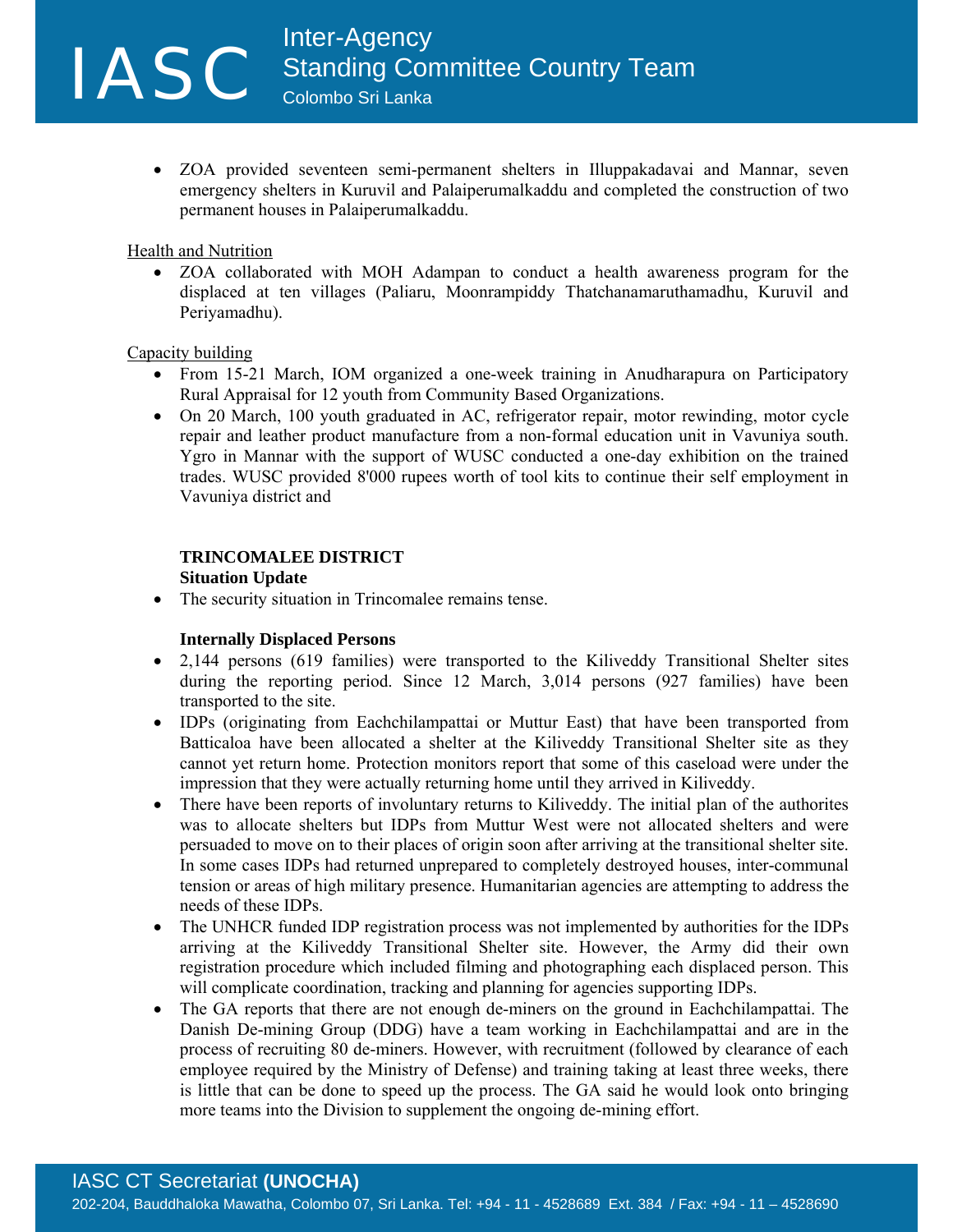#### **Sector Response**

Protection

558

• Protection monitors report that several IDPs have been killed by unidentified persons since their return to or near their places of origin. Protection monitoring activities are coordinated with daily debriefs being held for information sharing and coordination purposes at UNHCR. Protection workers report that while the focus is on the Kiliveddy sites, pressure has been stepped up on IDPs at the Town and Gravets IDP sites to vacate and move to Kiliveddy.

Shelter

- The GA has requested that UNHCR construct further shelters for the relocation of Muttur East and Eachchilampattu IDPs or provide tents and/or plastic sheeting for temporary accommodation sites. However, UNHCR has made clear that they will not assist with relocation as semi-forced relocation is entirely contrary to UNHCR's Guiding Principles. The enforcement of the newly declared 50 meter security exclusion zone will substantially and adversely affect the occupation and use of the existing transit sites and the completion of the remaining sites by UNHCR and its partners. If the 50 meter exclusion zone will be unilaterally implemented by the Security Forces, UNHCR estimates that the absorption capacity of IDPs will be reduced by 40-50% while material loss is estimated up to 11 million rupees.
- ICRC has been allocated a new piece of land by Muttur DS to compensate for that which they have been asked to clear by the Army.
- UNOPS reports that the shelters at the Paddithadal site are complete and will be ready for occupation by 23 March and can accommodate 1200 persons.
- The DS of Muttur has not yet identified camp managers for the IDP Temporary Shelter sites at Kiliveddy. Agencies in other sectors are reluctant to hand over materials for cleaning, upkeep, maintenance, until they are sure that there is a structure in place and responsibility is taken for the handover of such materials. This is holding up the completion of facilities at a number of sites.
- UNHCR chaired a focus meeting with shelter agencies to agree on standardization and equitable distribution. Based on the results of a needs assessment (UMCOR have already started this process), only those families with completely destroyed houses will receive temporary shelters (from Care and ZOA). Those with partially damaged houses will receive a standard shelter kit (from UNHCR / UMCOR) which will allow them to start work on their homes and fulfill minimum shelter needs in the short term. ICRC expressed willingness to support a shortfall of materials in an emergency scenario.

#### WATSAN

- As the 50 meter security buffer zone in the Kiliveddy Temporary Shelter site needs to be clarified, the construction of bathing facilities has been put on hold. ZOA is temporarily trucking water for this purpose and UNICEF is providing water tanks for storage.
- At the Paddithidal plot Oxfam has started on and partially completed the WATSAN facilities.
- At the Manalchenai plot CARE/ZOA have all material in stock and as soon as IDPs arrive water will be trucked the same day and sanitation facilities will be in put in place. The well at this site has already been cleaned.
- ICRC, UMCOR and ZOA are involved in well cleaning in areas where IDP return is likely from Batticaloa. The Watsan group has agreed to map the areas of activities to avoid overlapping and duplication.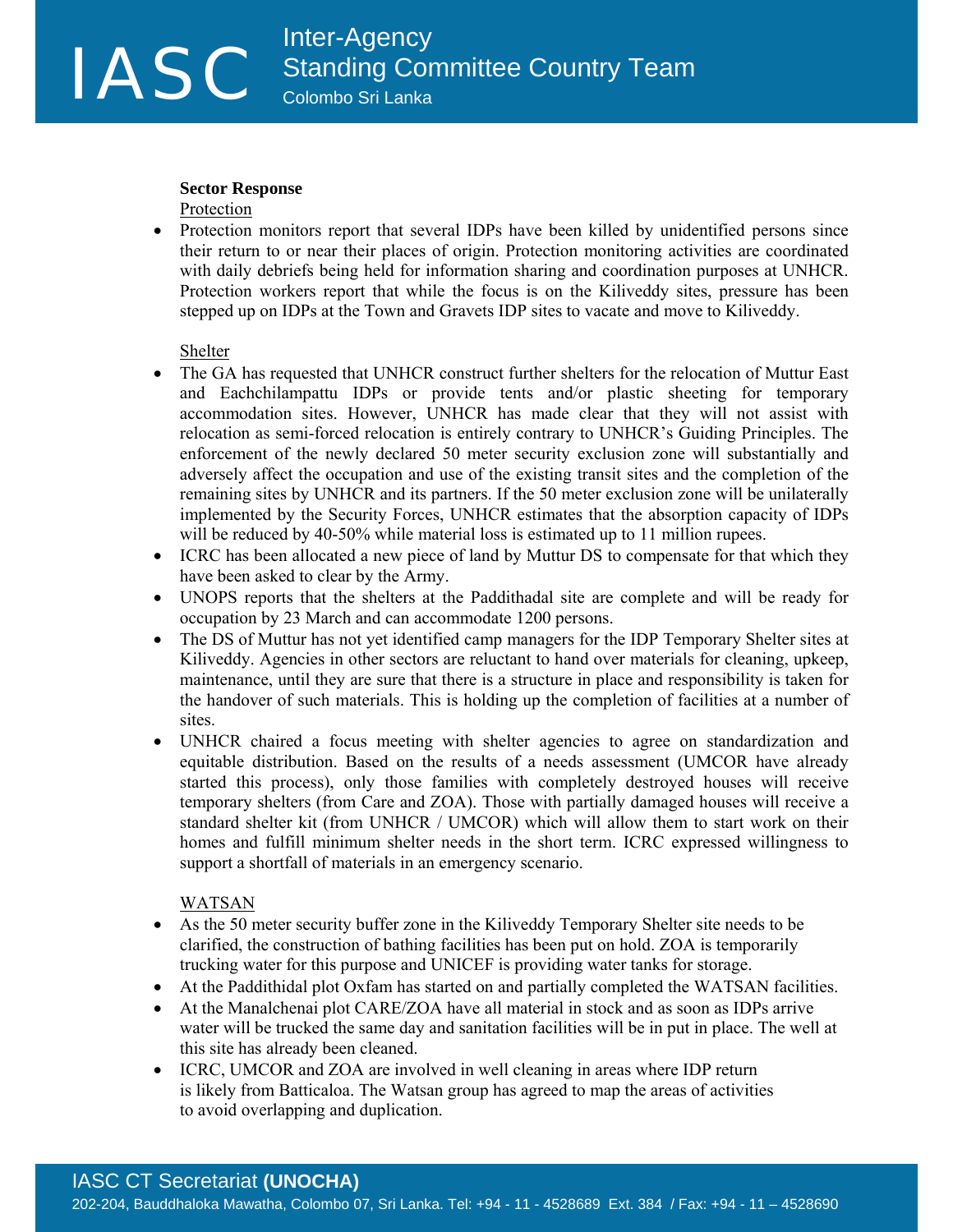• A waste dumping site is yet to be identified in Kiliveddy.

Health

668

• The screening of IDPS in Kiliveddy for referral to Kiliveddy hospital took place on 16 March and a total of 15 IDPs were treated. None of them were seriously ill.

Agriculture and Fisheries

- FAO has begun distributing seed and fertilizers to 100 farmers in Kappalthurai in order to restart cultivation and support the UNDP recovery project in the area.
- FAO has completed monitoring and evaluating the impact of its project activates related to paddy (and other field crops), onions and home gardening.
- FAO has held a three days residential program on post harvesting and processing for 10 participants from 3 Community Based Organisations. As part of the program each trained participant will train a further 10 persons in the selected villages.

#### **AMPARA DISTRICT Situation Update**

- Overall situation remains tense in the district.
- Armed civilian groups are reported to have increased their harassment tactics in Kalmunai Tamil and Akkaraippatu, forcibly taking personal belonging (like Jewellery and mobile phones) from citizens. There is a reluctance to report cases to Police.
- UN and INGOs are exercising caution in Damana, Lahugala and northern parts of the districts in light of increased tension due to presence of armed groups and ongoing military operations.
- The Kanchichudicharu uncleared areas in Thirukkovil remain inaccessible since military operations launched on 6 January 2007.
- The disruption of telecommunications continues and is a concern to humanitarian actors. The mobile phone network and CDMA portable phones have been cut off since 06 March.

### **Internally Displaced Persons**

- UNHCR informed that a new caseload of up to 400 new families have fled the tension in Batticaloa south and now displaced to Navithanveli division. There is a reported 170 persons who have newly arrived in Sammanthurai. The new IDPs are being registered by the DS.
- Total number of IDPs as reported by UNHCR on 20 March is 6,091 individuals (1 572) families).
- At the Inter-Agency meeting held on 21 March, OCHA and UNHCR informed that coordination meetings to focus on IDPs have been rescheduled to occur weekly (as opposed to bi-monthly) as situation of IDPs continues to evolve.
- On 22 March, UNHCR, IOM, UNICEF and OCHA, accompanied by Navithanvenli DS officers visited three sites- one site hosting IDPs (Seraswathi School) and two other sites being identified for contingency measures in light of increasing IDP figures.

# **Sector Response**

NFRI

• The distribution of NFRIs will take place on 23 March in Thirukkovil to cater for IDPs displaced from the uncleared areas. An estimated 450 families are targeted. NFRI stocks from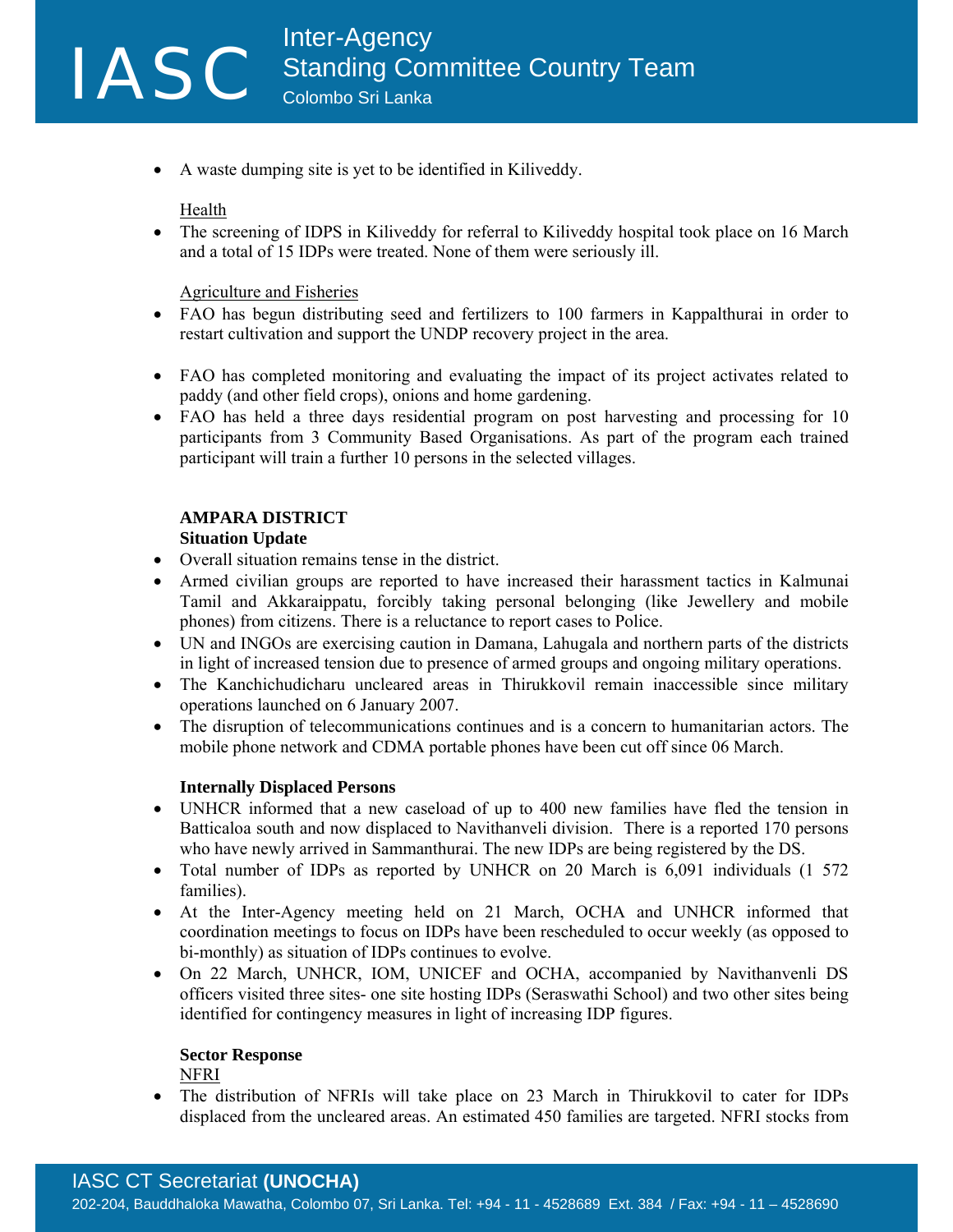UNHCR, Save the Children, Merlin, UNICEF, IOM and OXFAM form the package of hygiene kits, kitchen sets, buckets, lanterns, mats and baby kits.

#### Shelter/Care and Maintenance

• IDPs are continuing to arrive to host family homes. However a few camp-like situations, with maximum 30 families each, have developed in Kalmunai Tamil, Nintavur and Navithanveli. The situation is still manageable and assistance to shelter is being coordinated through UNHCR.

Food

- WFP is coordinating food distribution to IDPs with ZOA and World Vision and has requested organizations engaged in food assistance to work closely with other actors in this sector. Previously, there was no coordination as food was distributed mainly through the government. INGOs, in coordination with WFP and Government will assist in distribution in the immediate aftermath as government distributions take a while to go through the distribution pipeline.
- ZOA has provided assistance to newly arrived IDPs in Navithanveli and Sammanthurai. World Vision has also responded with provision of food packages consisting of rice, dhal, sugar, tea, candles/boxes of matches sufficient for 140 families in three GN divisions.

#### **Protection**

• UNICEF Colombo together with the Ampara office presented to the UN/INGO meeting on 21 March the Terms of Reference for the Task Force on the Monitoring and Reporting of UN SCR 1612. The Task Force formally established at Colombo level is now extending to field stations and encouraging Protection actors to formally/informally be part of the monitoring mechanism to report violations to UNSCR 1612.

Health

• Merlin informed that the Ministry of Health has declared Kalmunai division as endemic Hepatitis A area and is preparing a 5 year plan to prevent and contain this disease. Regional Malaria Officer has assessed the February conflict IDPs for malaria but none were found positive. Merlin is liaising with him concerning recent influx of IDPs. Again, he noted that 5,000 insecticide treated nets from the Anti Malaria Campaign are planned to be received but requested all agencies to inform him before distributing insecticide treated nets (ITNs).

#### Wat/San

• IOM and UNICEF conducted a technical assessment on water and sanitation at the Seraswathi School in Anamalai village (in Navinthavenli). This site hosts nine families at night (but with over 50 families at the school during the day). The families arrived on 20 March. The over 50 families are staying with host families but are in the day gathering at the school to receive information about assistance in all sectors. IOM will conduct well cleaning as the assessment revealed the water is not portable.

### Education

- IOM agreed to transport the water tank which was donated by UNICEF to Vinayagapuram vidyala (Thirukkovil) where most of the IDP students have been located from the uncleared area of Thirukkovil. They were facing water storage problems due to transport this week.
- Following the assessment conducted in Attapalam village in Ninthavur by UNHCR, OCHA and UNICEF where 72 IDP families from Batticaloa are taking refuge with relatives, friends

# IASC CT Secretariat **(UNOCHA)**